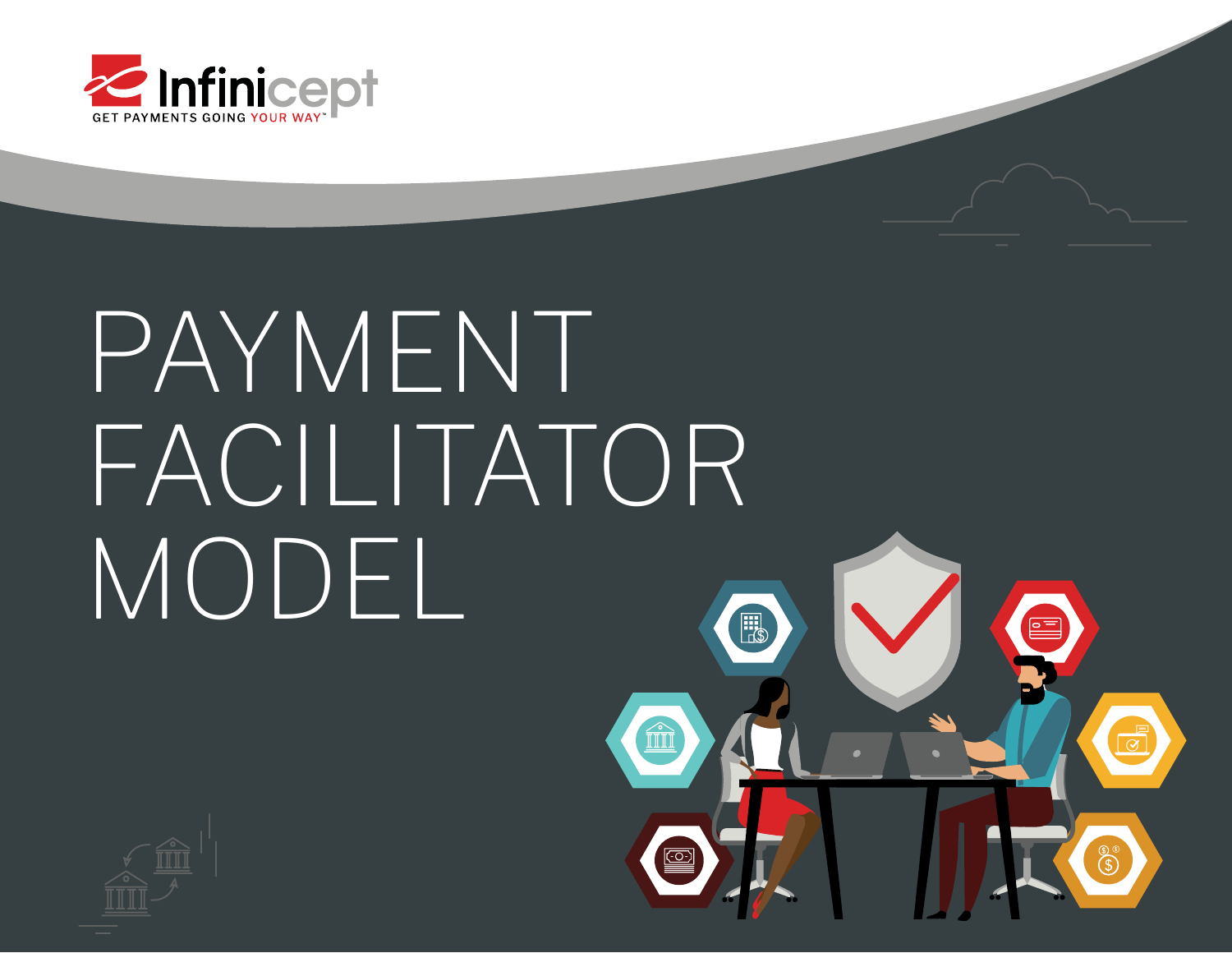# What is a payment facilitator?

**Payment facilitators** (Payfacs®) are service providers sponsored into the payments network(s) by an acquirer. They are able to contract with, oversee, and manage a portfolio of submerchants, i.e., handle underwriting, risk monitoring, settlement, etc.





# Who is a good fit to be a Payment Facilitator?

Usually, the payment facilitator model is leveraged by companies who:

 Want to add payment acceptance solutions to their portfolio and, at the same time, manage more of the customer experience

Will deliver a highly digitized customer experience

 Are primarily targeting SME and micro businesses and/or are focusing on specific verticals

 Are not obtaining an acquiring license, instead leveraging the Payfac model to enter the payment acceptance space

Customer Centricity: Key advantages for Payfacs center on a fast and highly automated merchant onboarding process combined with risk-based/tiered underwriting to deliver a best-in-class user experience for merchants that also manages costs and enables simplified pricing models for their submerchant customers

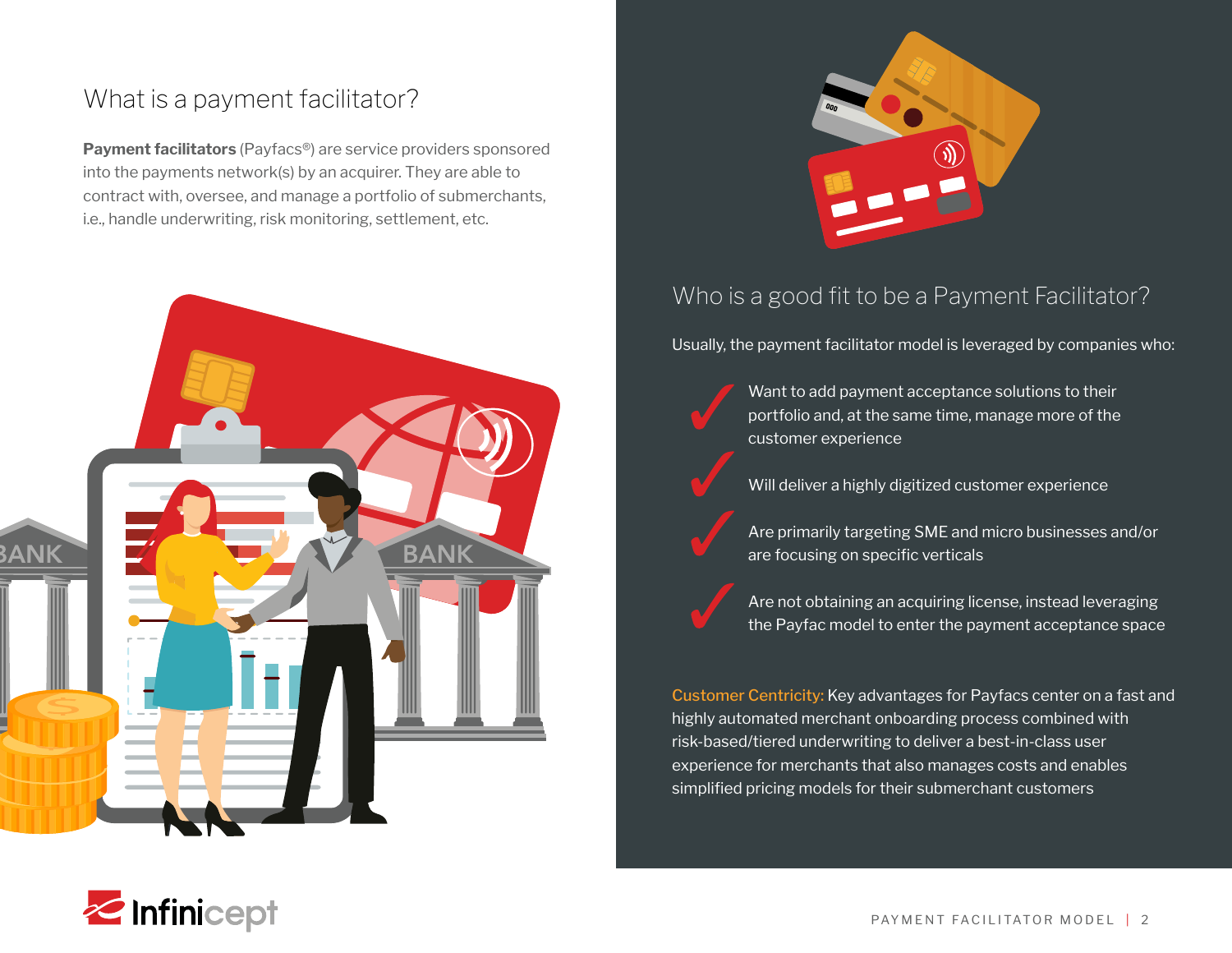# TRADITIONAL MODEL PAYMENT FACILITATOR MODEL



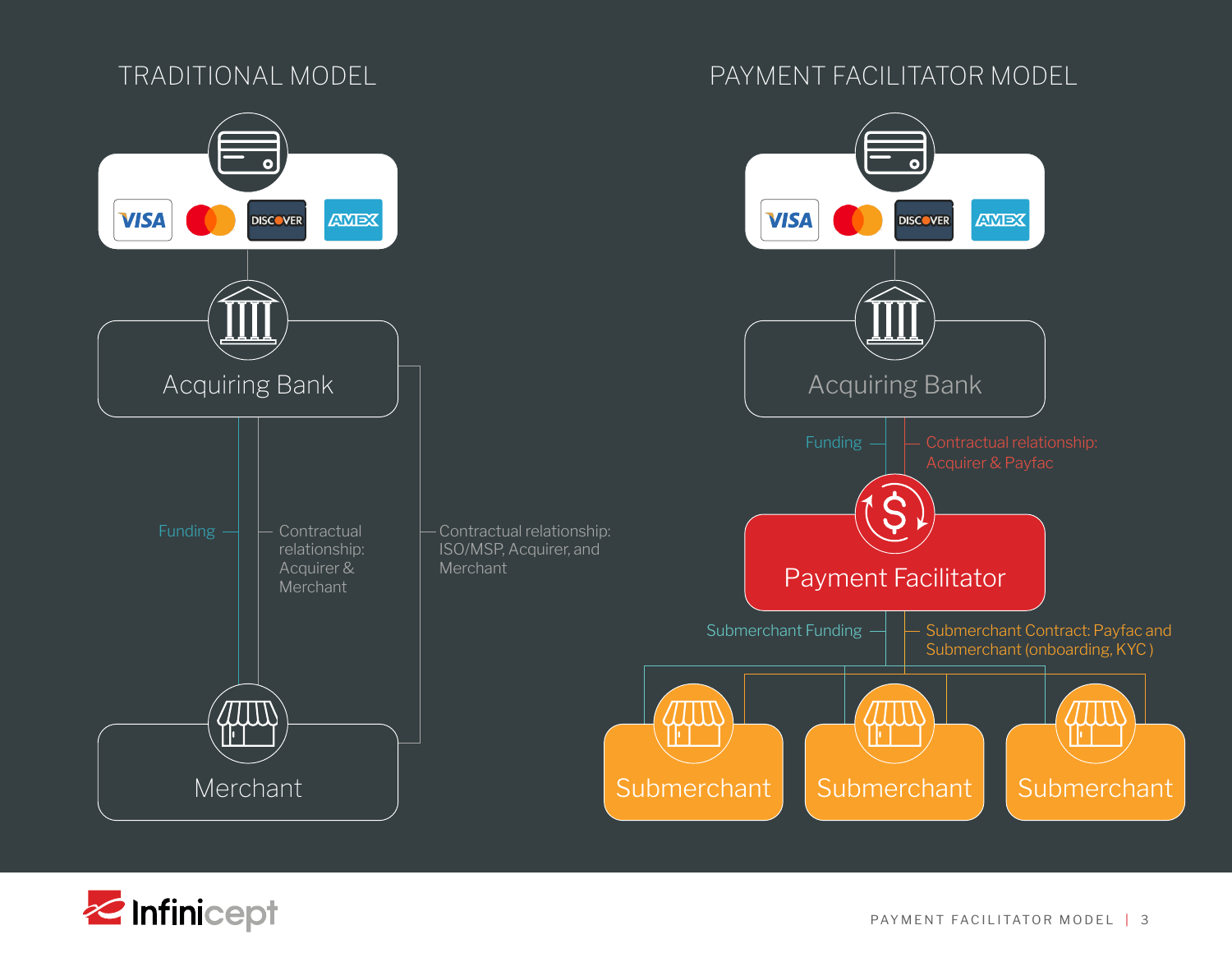# CHARACTERISTICS / KEY BENEFITS

Compared to most (traditional) acquirers, Payment Facilitators are typically known for:



# **High degree of digitalization**

**Digitalization** acts as one of the main differentiators between traditional players and payment facilitators.

Merchant application and onboarding can take only a few minutes, as the key data points are entered online and typically evaluated by an underwriting tool (versus days / weeks in the traditional model, with more forms / paperwork required).

# **Transparency & simplicity**

**Simple pricing structure:** Contrary to traditional acquirers, Payfacs provide simple and transparent pricing and an upfront cost structure.

**Easy access for merchants:** Payfacs feature an absence of paperwork and easy access through digital channels (phone/ tablet) for onboarding and management.

# **SME & vertical specific focus**

**Expertise:** Payfacs improve retention and strengthen relationships with sub merchants by having a developed and thorough understanding of the unique (processing) needs of SMEs and / or certain industry verticals

**VAS focus:** Offering targeted (verticalspecific) value-added services, such as inventory management, customer management or marketing can drive value for the submerchants.

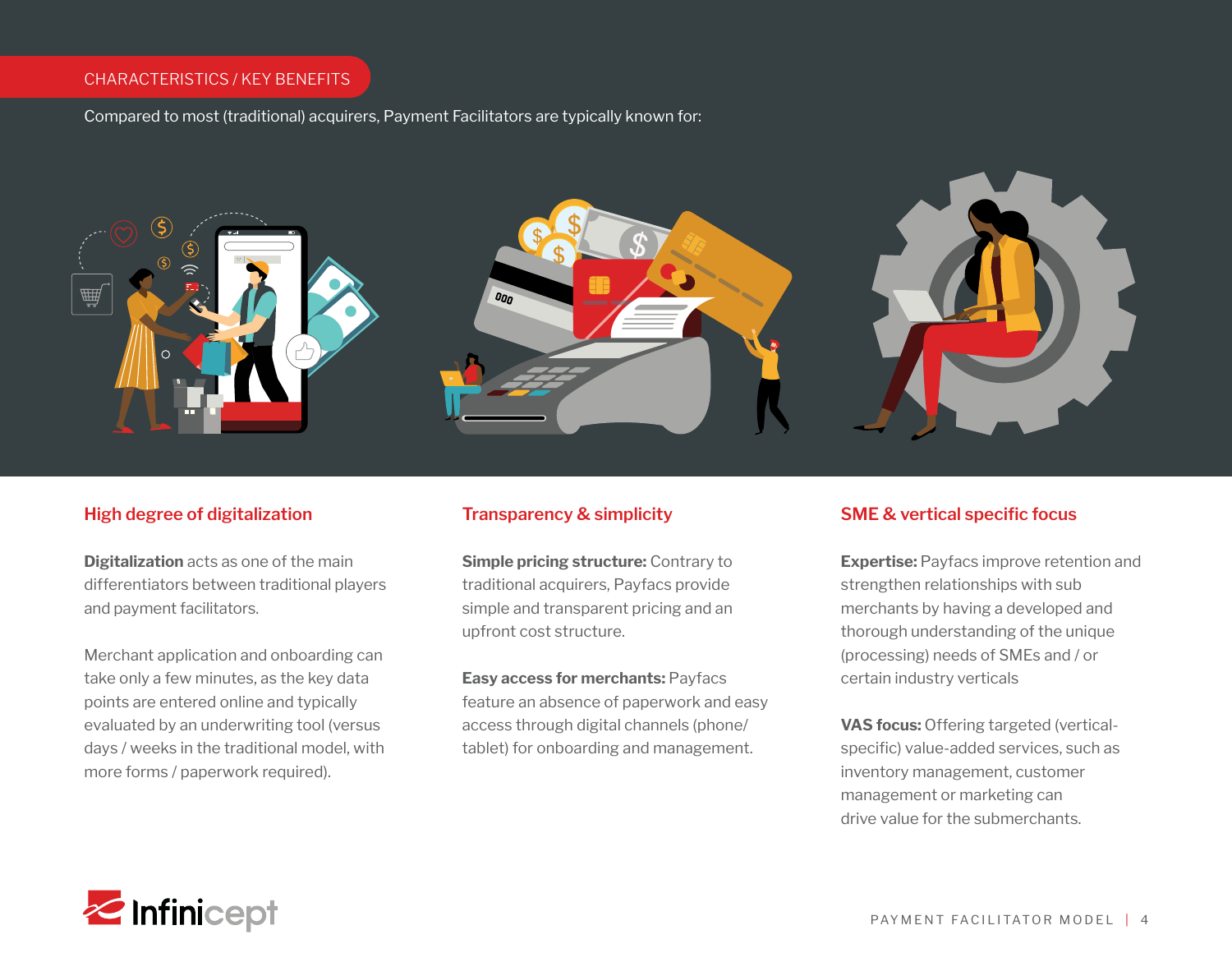# KEY FUNCTIONS

The exact responsibilities might differ depending on geography or the contractual relationship with a sponsoring acquire. Nevertheless, the following functions are usually performed by most Payfacs:



# **Underwriting**

- **Signing up and servicing merchants: Payfacs must set up** appropriate onboarding processes.
- **Performing due diligence (KYC, MATCH) on merchants:**  Payfacs need to verify and screen submerchants before onboarding them.

# **Monitoring**

- **Monitoring submerchants and their transaction activity (including**  fraud and risk): Payfacs should have appropriate measures in place to track and mitigate any risky submerchant activitiy on an ongoing basis.
- **Underwriting risk:** Payfacs are fully liable for the risks associated with their submerchants.

# **Settlement**

- **Paying** submerchants
- **Submitting** valid transactions to an acquirer

# **Compliance & Admin**

- **PCI compliance:** Payfacs need to be PCI-compliant (renewing the PCI license annually)
- **Must ensure** that submerchants that exceed \$1M in either Mastercard or Visa annual transaction volume enter into a contractual relationship with an acquirer.
- **Adhering** to all banking, card brand and government agency regulations.

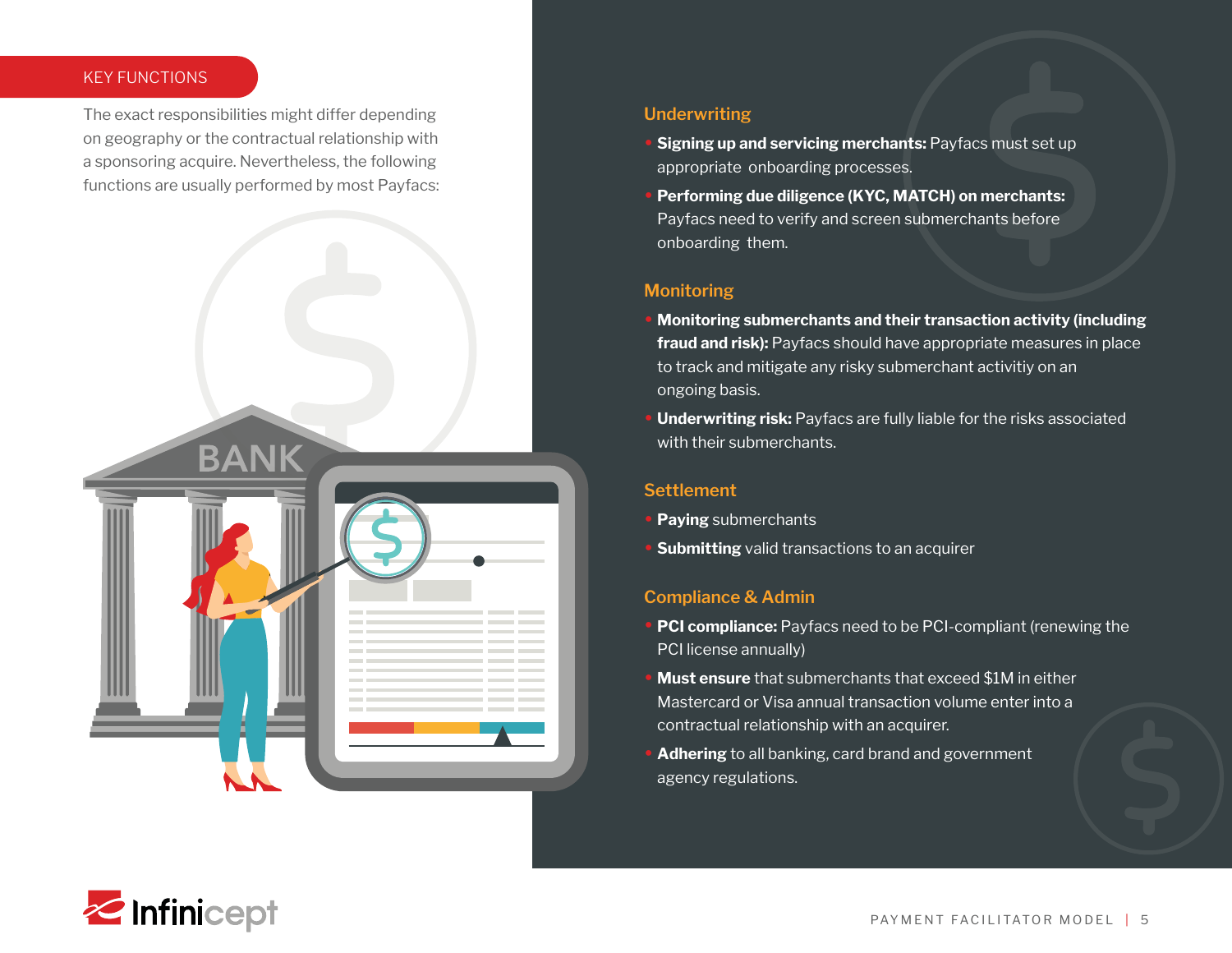# BECOMING A PAYMENT FACILITATOR – STEPS

- Conduct readiness assessment
- Check pre-req. regarding licenses needed
- Model the business case
- Assess financial risks
- Assess merchant verticals

# **1. Pre-assessment 2. Getting Started / Setup 3. Live Operations**

- Obtain PCI DSS Level 1
- Obtain PI / EMI License (Europe-specific)
- Find acquiring sponsor
- Register as Payfac through an acquirer
- Build your platform
- Set up merchant management systems
- Set up payment processing
- Choose a terminal solution
- Establish connectivity to acquirer's systems

- Perform due diligence
- Manage ongoing merchant operations
- Pay submerchants
- Test / monitor the systems
- **Report to an acquirer**
- Maintain PCI compliance

*6 - 12 months, depending on the initial setup*

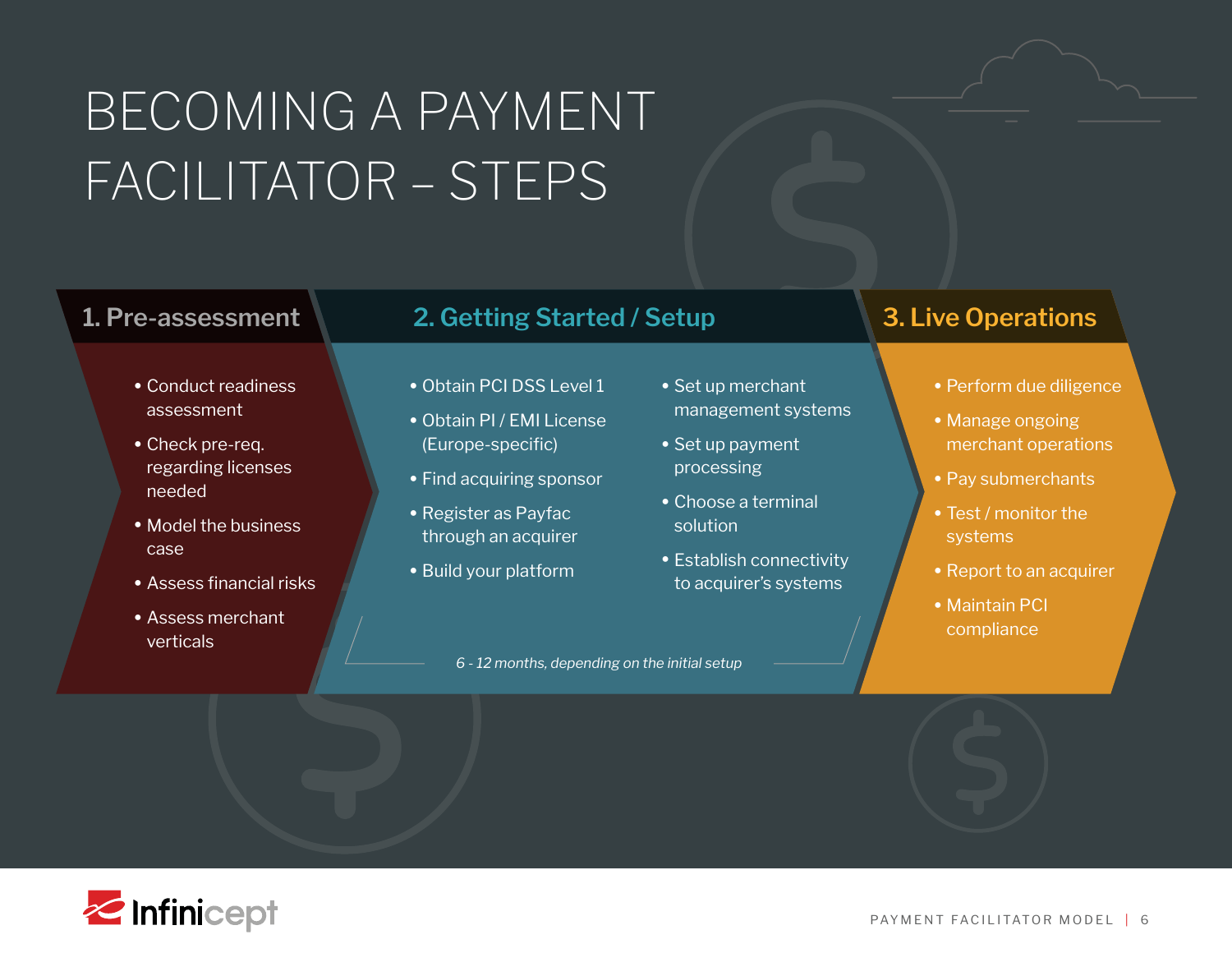# GETTING STARTED / SETUP

## **Enter into a direct relationship with a sponsoring acquirer**

- Register with a sponsoring acquirer.
- Get underwritten by the sponsoring acquirer (includes checking of legality of the business, funds analysis, etc.).
- The sponsoring acquirer registers the business as a payment facilitator.
- After registration, your sponsoring acquirer will provide the business with a unique Payfac identifier.
- A MID (Master ID) account is granted to the business after successful registration as a Payfac.
- Written registration confirmation is needed before you start operating.
- The sponsoring acquirer reviews the Payfac on an annual basis.

### **Obtain appropriate PCI certification, if needed**

- Ensures security of sensitive data (including storing, transmitting and processing card data).
- All entities must be PCI compliant, depending upon their processing amounts and their exposure to cardholder data.

 *Time frame: 3 - 5 months*

# **Obtain Payments Institution (PI) or Electronic Money Institution (EMI) license**

- Europe-specific (other local licenses might apply across different geographies).
- Allows for providing merchant services and handling and initiating the payments.

# **Build your platform**

 • Choose between building systems / platforms vs. leveraging third party vendors.



# **Establish connectivity to the acquirer's systems**

Two-way information flow:

- Th Payfac pushes messages the acquirer (transaction info).
- The acquirer has access to Payfac system to oversee their performance and compliance.

**Set up merchant management systems** such as dashboards, payout systems and dispute management systems to deal with chargebacks.

# **Set up payment processing**

- Payfacs use the acquirer's processor to process payments.
- If contracted with more than one acquirer, the Payfac uses respective processors for different submerchants.

### **Choose a terminal solution**

- A hardware solution is needed for Payfacs with a focus on verticals such as restaurants / brick and mortar retail.
- Cloud-based / portal-based solutions are needed for e-commerce.

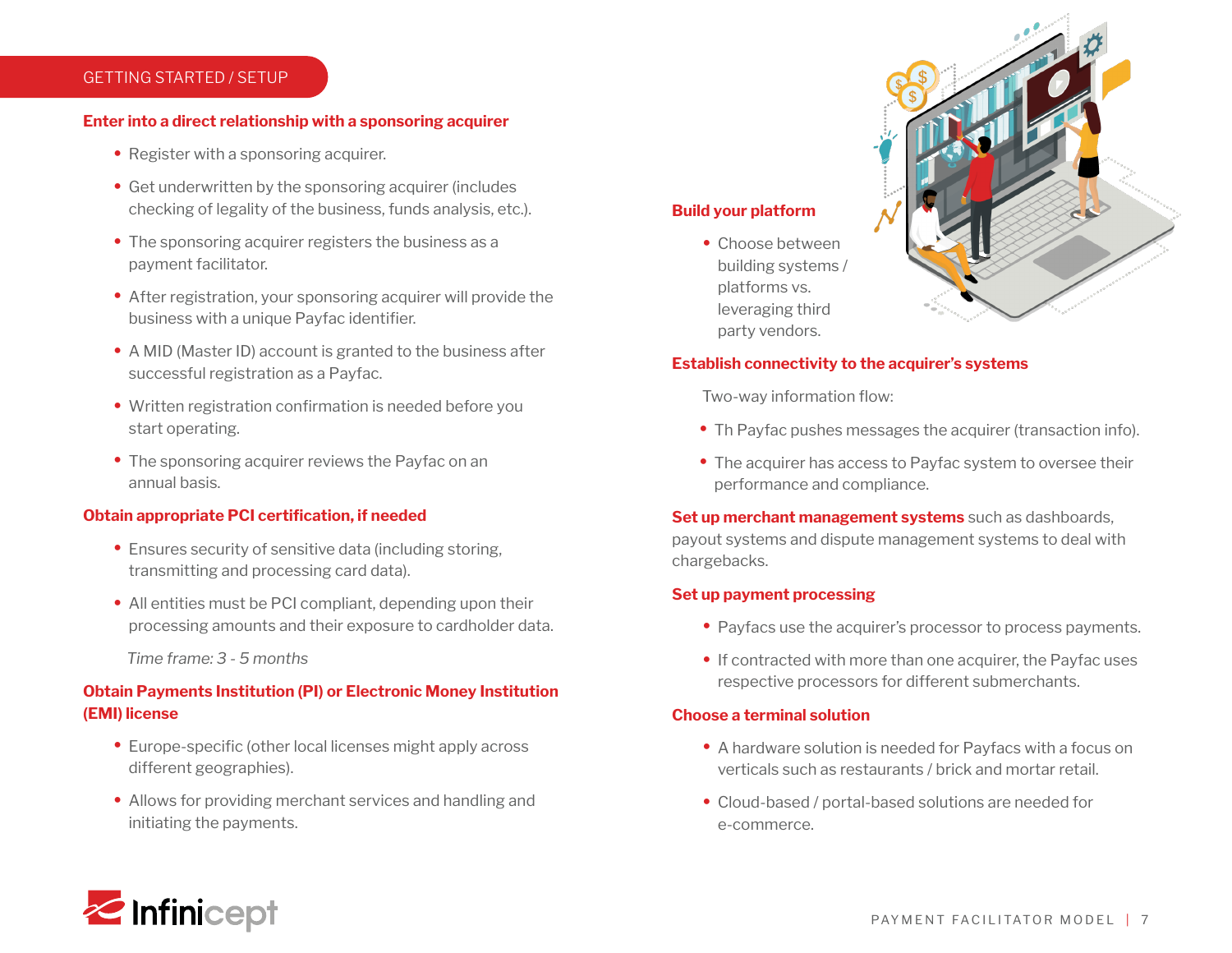# LIVE OPERATIONS

## **Perform due diligence**

 **KYC (Know Your Customer)** to verify the merchants you are taking under your umbrella.

 To help identify high-risk merchants before taking them onboard, KYC includes checking:

- Business structure
- The business owner
- Business locations
- Business financial situation (including fraud, reputation, compliance)
- Monthly volumes
- Average tickets
- Consistency of parameters with MCC
- Web pages (e.g., products sold, delivery & return policy, terms & conditions etc.)

**MATCH** (Member Alert to Control High Risk Merchants) Report

 • This is required by card networks prior to transaction processing.

#### **Ongoing submerchant operations**

a. Underwriting new merchants who are coming on board.

Tier underwriting:

- Basic checks upon initial signup.
- New info / checks requests (from Payfac) as the (sub) merchants grow (& approach new tiers).
- b. Ongoing payment processing under your unique **Master ID**  (MID).
- c. Ongoing (real-time) risk monitoring (including any changes in average ticket, delayed delivery, transaction anomalies based on MCC, etc.).
- d. Ongoing fraud monitoring, preventing fraud by blocking or proactively reviewing suspicious transactions.
- e. Managing chargebacks on behalf of submerchants (by submitting evidence to card networks).
- f. Mitigating risks as needed ( e.g., by holding reserves, applying processing caps, etc.).

**Maintenance of PCI DSS Level 1.** The PCI license needs to be renewed on an annual basis.

**Testing / monitoring the systems** on an ongoing basis and refining / adjusting these if necessary.

**Paying the funds out to your submerchants, ensuring every** submerchant is paid on time.

**Reporting submerchant activity to your sponsoring acquirer** on a quarterly basis or when requested.